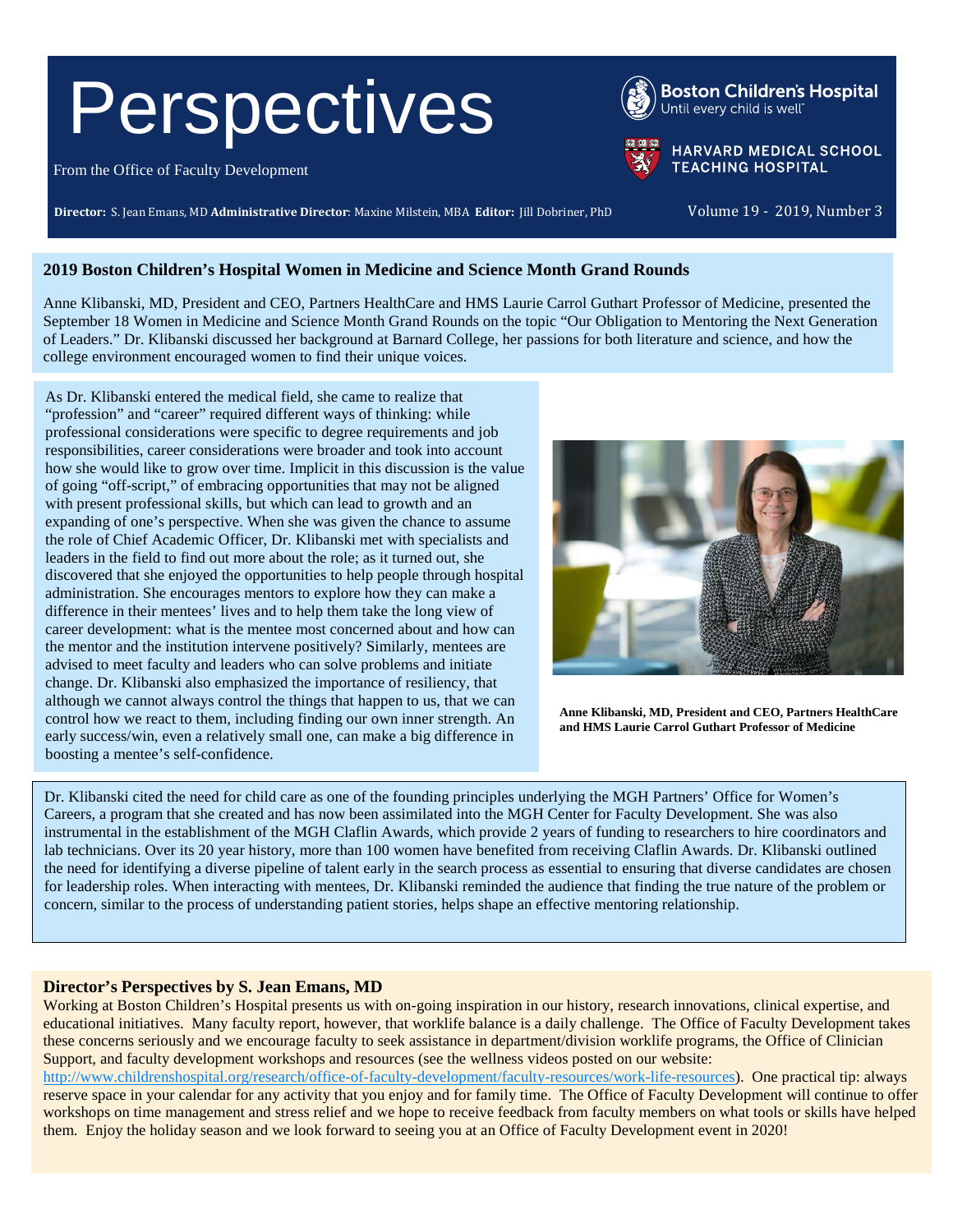#### **Latinos & Amigos: Celebrating Latino Heritage Month 2019**

The *Latinos & Amigos Celebration,* part of Boston Children's Hospital's annual Latino Heritage Month Observance, was held on 10/3 in Folkman Auditorium. This year the event focused on the resilience of Latino communities in an era of uncertainty and fear regarding social safety for many immigrants.

Dick Argys, Chief Culture Officer and Chief Administrative Officer, welcomed the attendees and emphasized that the Celebration is integral to Boston Children's commitment to diversity. Kiara Alvarez, PhD, Instructor in Medicine at the MGH Disparities Research Unit, presented the keynote address on "Mental Health and the Latinx Community" and discussed the barriers that Latinx (gender neutral term) individuals face regarding treatment, including lack of language/linguistic services at many hospitals, lack of insurance, and fears pertaining to immigration enforcement. Latinx communities have built coping strategies through community organizations, teachers, youth and parent peer support programs, and strong familial networks.

Laura Aleman Veliz, a patient mother originally from Honduras, spoke about raising her son, Liam, who has Pterigium Sindrome which presents with scoliosis and limitations in use of legs, hands, and feet. Liam is now able to attend school and Ms. Veliz has benefited from a BCH Hale Center for Families program called Fuente de Luz (Fountain of Light) which supports families and children in their medical journeys. A screening of one of the Boston Children's "Spanish Voices Experience Journal" [\(http://experiencejournal.com/journals/spanish-journal/\)](https://urldefense.proofpoint.com/v2/url?u=http-3A__experiencejournal.com_journals_spanish-2Djournal_&d=DwMFaQ&c=qS4goWBT7poplM69zy_3xhKwEW14JZMSdioCoppxeFU&r=GRuDgI5_cnGLq7SRiwByHuKGgyYmd3KXhKEZJTJvKLe_qCRuYGghT4SmJiT6dcpd&m=ohoTYSo53Gr3AOGoDVc8B0ujzL12PhDdMUgSJqEhaWg&s=6hbCijT96aY-EZt4pzvjEJG67mWM9SIp1LwRzE9sSkE&e=) demonstrated how the hospital assists special needs children. To overcome linguistic barriers. Boston Children's has developed a series of Spanish Language Education Videos for Families [\(http://tech.childrenshospital.org/lp/spanish-language-guide/\)](http://tech.childrenshospital.org/lp/spanish-language-guide/).

The 2019 Latino Achiever was Maria Carvalho, MSW, LICSW, Manager, Spanish Social Work Team, who was selected for her longterm dedication to the growth of the Team.



**Alejandro Gutierrez, MD,** Assistant Professor of Pediatrics in the BCH Division of Hematology-Oncology and a 2013 Office of Faculty Development/ Basic/Translational Executive Committee (BTREC), and Clinical and Translational Research Executive Committee (CTREC) Fellowship recipient, presented with Gala award by patient mother, Sandra Dubuc, at the 9/20 Gala de Milagros para Niños. The Gala raised nearly \$600,000 for BCH programs that help Latino patients both locally and globally. Dr. Gutierrez was honored for his tireless commitment to cancer research as well as his compassionate care of Boston Children's Hospital patients.

#### **Joseph Cravero, MD, Appointed Chief of the Division of Pain Medicine**

Congratulations to Joseph Cravero, MD, HMS Associate Professor of Anesthesiology, who has been appointed Chief of the Division of Pain Medicine in the BCH Department of Anesthesiology, Peri-operative and Pain Medicine. Dr. Cravero joined the Department from Dartmouth's Geisel School of Medicine in 2012 and assumed leadership roles as the Director of Perioperative Outcomes Research, the Director of Sedation Services, and the Director of Radiology Anesthesia Services. In addition, Dr. Cravero has contributed to the Boston Children's mission in medical education and has been honored twice as the Department of Anesthesiology's Resident Teacher of the Year.



**Joseph Cravero, MD**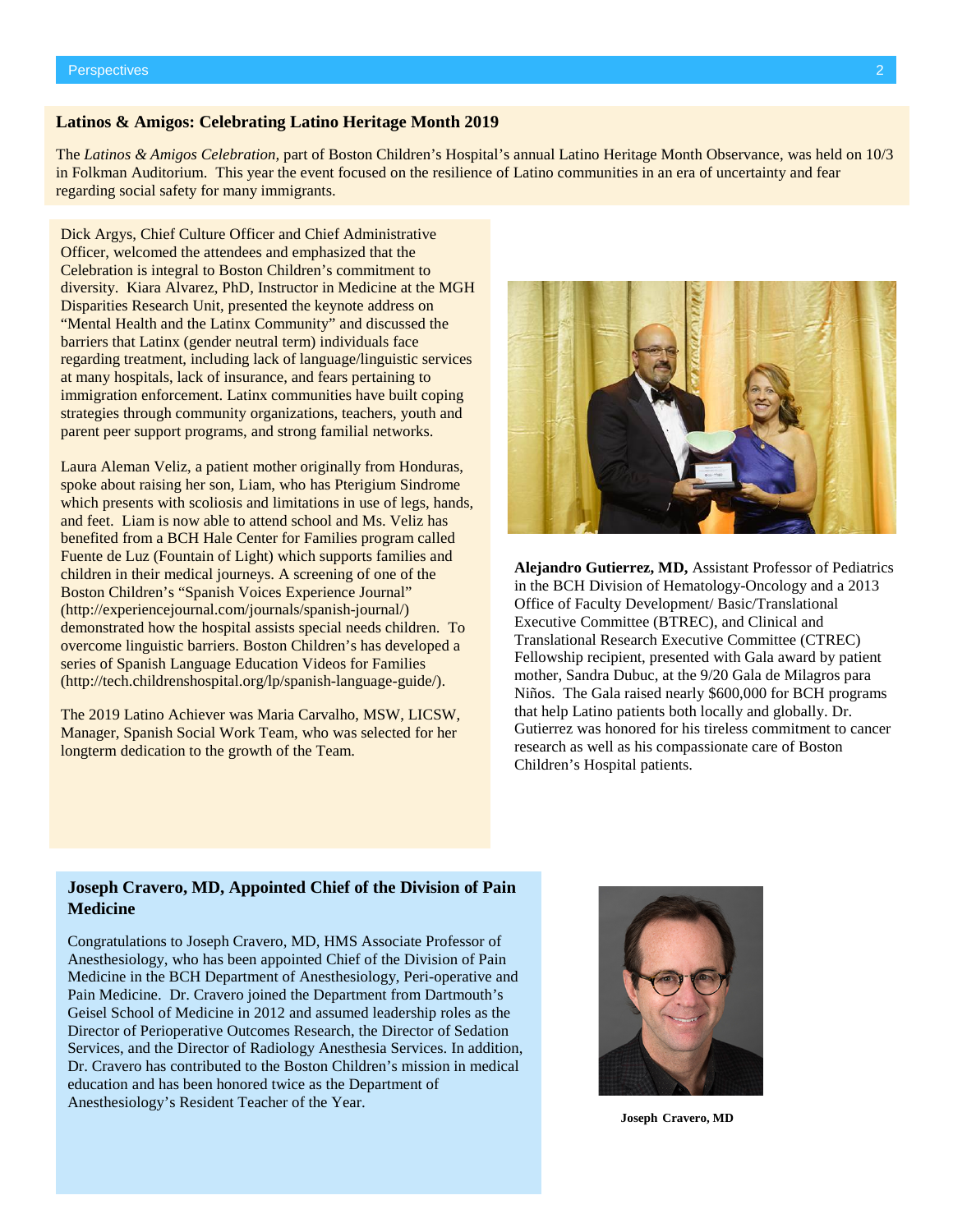#### **In Memoriam: Carolyn Bridgemohan, MD**

The Office of Faculty Development joins the Boston Children's Hospital community in mourning the loss of Carolyn Bridgemohan, MD, Associate Professor of Pediatrics in the Division of Developmental Medicine, who passed away on August 16. Dr. Bridgemohan was an inspiring physician and leader to her colleagues, trainees, patients, and staff. She was the Co-Director of the Boston Children's Autism Spectrum Center and led many initiatives at the hospital to create an "autism-friendly" environment, including staff training. Her colleagues, Drs. Sarah Spence, William Barbaresi, Leonard Rappaport, describe Dr. Bridgemohan's longterm contributions as life-changing: "She successfully lobbied hospital leadership to financially support important staff positions dedicated to improving the patient and family experience. She oversaw the training of hospital staff to promote awareness of the unique needs of patients with autism and neurodevelopmental disabilities. She initiated a program where patients and families create behavior support plans to let everyone know what helps them cope. Her brilliance, innovation, energy, motivation and passion will never be duplicated."



**Carolyn Bridgemohan, MD**

## **Update from the BCH Medical Library, by Chloe Rotman, MLIS, Manager, Library Services**

Alex Cronin joined us this August as our newest Medical Librarian, having previously worked at the Emmanuel College Library and Simmons College. Alex says, "I am excited to join the innovative Boston Children's team and help patrons gain access to whatever materials they may need!"

We are now able to offer scheduled classes twice a week. rotating through essential topics such as PubMed and searching skills, EndNote, and Mendeley. See the Library website for the full schedule, or reach out to schedule individual trainings.

#### **Conveniently meeting with a librarian is even easier now that the Library Annex in Farley 103 has reopened.** Come by to use a drop-in workspace or meet with a librarian about your research and informational needs.

#### **Looking for a good book? Here's what the librarians and archivists are reading right now.**

**Chloe Rotman** – In the Dream House by Carmen Maria Machado **Anna Dorste** – The Dutch House by Ann Patchett **Alex Cronin** – Sabrina & Corina by Kali Fajardo-Anstine **Alina Morris** – The Burgess Boys by Elizabeth Strout **Katie Loughrey** – The Haunting of Hill House by Shirley Jackson

## **News from the BCH Archives, by Alina Morris, MLIS** *The Spirit of Holidays Past at Boston Children's Hospital*



**Patients enjoying Christmas dinner in 1913, the last holiday spent in the hospital on Huntington Ave. The hospital moved to Longwood Ave a few months later in 1914 with the construction of the Hunnewell building**



**Holiday Greetings, 1974: L to R: Charles A. Janeway, MD; Thomas E. Cone, MD; Sherwin V. Kevy, MD; John W. Graef, MD; Frederick H. Lovejoy, MD**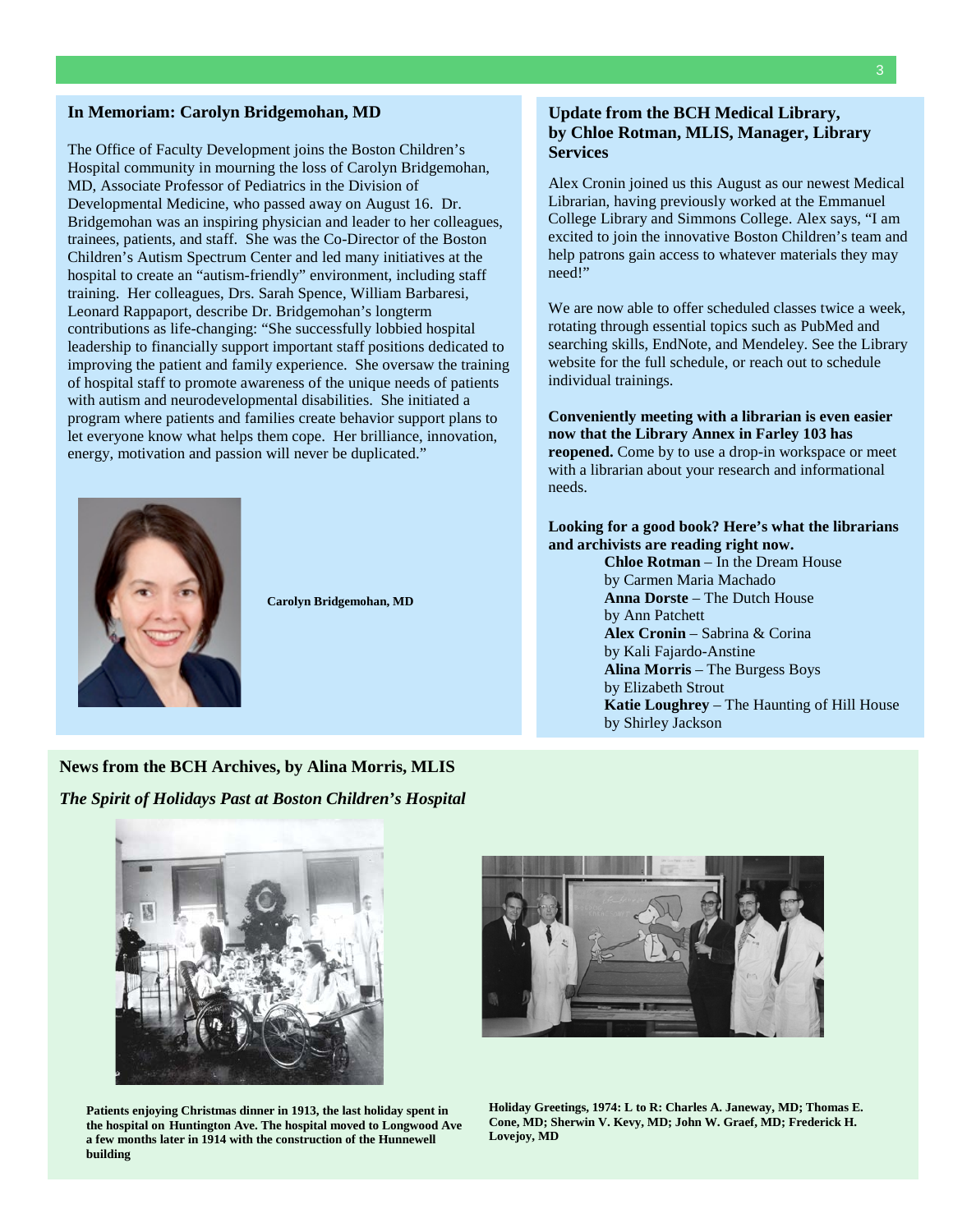#### **Office of Health Equity and Inclusion News**

## **By Valerie L. Ward, MD, MPH, Medical Director; Nikki Tennermann, LICSW, Administrative Director; and Geeranan Chuersanga, MS, Program Coordinator**

With the start of the 2019-2020 academic year, the Office of Health Equity and Inclusion continues to partner with Boston Children's Hospital departments and divisions and with colleagues from across the Harvard hospital affiliates to advance equity in faculty development and patient care.

#### **Health Equity and Inclusion Programming at Boston Children's Hospital**

The Second *Annual Pediatric Health Equity and Inclusion Symposium*, co-sponsored by the BCH Academy, was held on Wednesday, September 11, 2019. Focusing on health equity in subspecialty care, the Symposium featured Grand Rounds speakers: **Efren J. Flores, MD,** from MGH, who gave the Radiology Grand Rounds lecture "Understanding Social Determinants of Health to Reduce Disparities in Radiology;" **Vincent Smith, MD, MPH**, from Boston Medical Center, **Jonathan S Litt, MD, MPH, ScD** and **Molly Wylie, MA**, from BIDMC, who delivered the Psychiatry Grand Rounds lecture "The LGBTQ-headed Family in the NICU: Parent Perspectives and Programmatic Responses;" **Amy Szarkowski, PhD,** from BCH who gave the Office of Health Equity and Inclusion Grand Rounds lecture "Communication Challenges and Differences: Considerations for Health Equity;"and **Hans Kersten, MD**, from St. Christopher's Hospital for Children in Philadelphia who gave the Gastroenterology Grand Rounds lecture "Advancing Health Equity through the Lens of Food Insecurity." Over 180 faculty and staff from across the hospital participated in the Symposium.

#### **Jessica Addison, MD, MS, Awarded Boston Children's Hospital Pediatric Health Equity Fellowship**

Congratulations to Jessica Addison, MD, MS, who received the inaugural BCH Pediatric Health Equity Fellowship. This innovative fellowship is a collaboration between the Harvard-wide Pediatric Health Services Research Fellowship Program and the BCH Office of Health Equity and Inclusion, and co-directed by Jonathan A. Finkelstein, MD, MPH, BCH Chief Safety and Quality Officer and Valerie L. Ward, MD, MPH. This 2-year fellowship provides formal instruction in health services research, health equity seminars, mentorship in health equity, and funding for a Masters of Public Health degree at the Harvard T.H. Chan School of Public Health.

**Jessica Addison, MD, MS**



The Harvard Medical School (HMS) sixth annual Harvard Affiliated Residency Programs Showcase took place on Saturday, September 14, 2019 at the Harvard Medical School Tosteson Medical Education Center (TMEC). This event was co-sponsored by HMS-affiliated hospitals and offices and hosted by the Visiting Clerkship Program within the HMS Office for Diversity Inclusion and Community Partnership. Over 160 medical students attended the event, and over 20 students from medical schools across the country expressed interest in training at BCH. **Valerie L. Ward, MD, MPH,** provided opening remarks at the event, Boston Combined Residency Program Director **Theodore Sectish, MD,** participated in the Program Directors Panel and resident **Cynthia Akagbosu, MD, MMS**, was on the Residents Panel. We sincerely appreciate the OFD's cosponsorship and all Boston Children's faculty and trainees who attended this important recruitment event: **Thomas Sandora, MD, MPH; Cynthia Stein, MD, MPH; Ankoor Shah, MD, PhD; Colleen Monaghan, MD; Marcella Luercio, MD; Camila Mateo, MD, MPH; Zheala Qayyum, MD; Elyse Portillo, MD, MPH; Kristan Scott, MD; Rohini Jain, MD; Katia Genadry, MD; Jessica Ruiz, MD; Beverly Aiyanyor, MD; Destiny Tolliver, MD; Mariel Bailey, MD, MEd; and Alexandra Santana Almansa, MD.**

**Our Harvard Medical School Affiliated Community**

#### **HMS/HSDM Celebrate 50 Years of Diversity**

Harvard Medical School and Harvard School of Dental Medicine celebrated 50 years of Diversity and Inclusion on Monday, October 28, 2019 at the TMEC Amphitheater. The celebration honored psychiatrist **Alvin L. Poussaint, MD**, HMS Professor of Psychiatry, Emeritus and Associate Dean for Student Affairs and retired after 50 years on the faculty of HMS, who advocated for the 1969 diversity initiative that paved the way for a culture of diversity and inclusion at HMS and beyond. Signatures of HMS students who petitioned HMS in May 1968 include BCH alumni and current faculty: **Herbert Boerstling, Barbara Burr, Gordon Harper, John Emans, S. Jean Emans, Richard Ferber,** and **Stuart Orkin**.

**Kevin B. Churchwell, MD,** President and Chief Operating Officer of Boston Children's Hospital, was one of the invited speakers who reflected on the evolution of diversity and inclusion at HMS.



**Mireia Alemany Ribes, PhD**

#### **Leadership Development**

Human Resources and the OFD collaborated with the Office of Health Equity and Inclusion to host 2 Diverse Leadership Awardee Forums on September 23 and 26, 2019 as networking opportunities for present and past leadership awardees at BCH. Attendees included recipients of the PRISM, Black Achiever and Latino Achiever awards, as well as The Partnership, Inc. and Conexión Leadership Development awards. In January 2020, Mireia Alemany Ribes, PhD, Post-Doctoral Fellow in Orthopaedics, will attend Conexión, a 10-month program for Latinx leaders.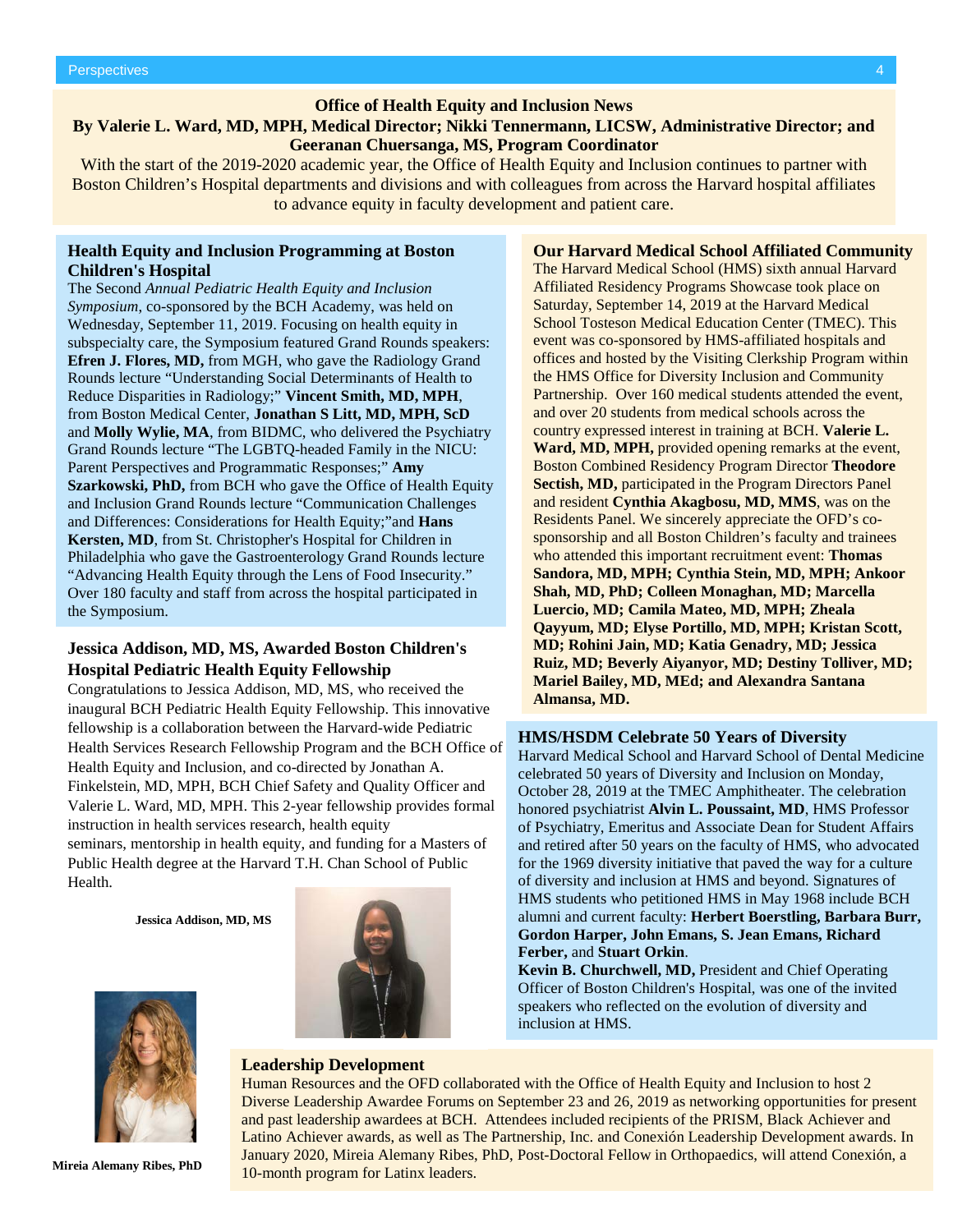#### **Office of Faculty Development Wellness Champions**

As the Office of Faculty Development makes plans for future programs and initiatives regarding worklife balance and how to alleviate stress, we would like to thank our faculty who have provided guidance and leadership for many years. They have led expeditions, counseled peers and trainees, and spent many hours listening to faculty concerns.

**Alicia Casey, MD,** Instructor in Pediatrics, Respiratory Diseases - Career and Family Network facilitator, Apple-Picking Expedition leader

**Emily Davidson, MD, MPH** and Registered Yoga Teacher, Assistant Professor of Pediatrics, General Pediatrics - Meditation instructor, facilitator of OFD yoga and meditation bookmark projects; author of 2019 OFD blog post on meditation techniques

**Sara Forman, MD,** Associate Professor of Pediatrics, Adolescent Medicine - Faculty Peer Support Group founder

**Jon Griswold, MD,** Instructor in Anaesthesia, Department of Anesthesiology, Peri-operative and Pain Medicine - workshop speaker on Strategies for Saving for College

**Lydia Shrier, MD, MPH,** Associate Professor of Pediatrics, Adolescent Medicine - restaurant reviewer for OFD newsletter, Career and Family Network founder, Apple-Picking Expedition pioneer; Time Management workshop facilitator with **Judy Zola, MBA**, BCH Director of Learning and Development

**Elissa Weitzman, ScD**, Associate Professor of Pediatrics, Adolescent Medicine - Making Science in Fiber Arts founder

In addition, the Boston Children's Medical Staff Organization (MSO) has supported faculty through innovative programming on faculty resilience. **Amy Vinson, MD,** Assistant Professor of Anaesthesia, organized a series of lectures on peer support, gratitude, and healthy lifestyles for the BCH Department of Anesthesiology, Peri-operative and Pain Medicine and was instrumental in developing the MSO programming in 2019.

#### **2019 Apple-Picking Expedition at Westward Orchards**

The annual Office of Faculty Development Apple-Picking Expedition occurred on Sunday, October 6 at Westward Orchards in Harvard, MA. Hosted by Alicia Casey, MD, the Expedition provided an afternoon of trekking, discovery, and fresh air for 45 participants, both adult and pint-sized. All pleasantly-tired attendees arrived home with plenty of apples and the prospect of a welcome night's sleep.









#### **"Making Science in Fiber Arts" Gets Close to Its Sources**

The Boston Children's "Making Science in Fiber Arts" group, facilitated by Elissa Weitzman, ScD, Associate Professor of Pediatrics in the Division of Adolescent Medicine, visited the Harvard Alpaca Ranch on October 6 and became more acquainted with the origins of a favorite textile. The Alpacas enjoyed meeting the BCH group too! To learn more about "Making Science in Fiber Arts," email [ofd@childrens.harvard.edu.](mailto:ofd@childrens.harvard.edu)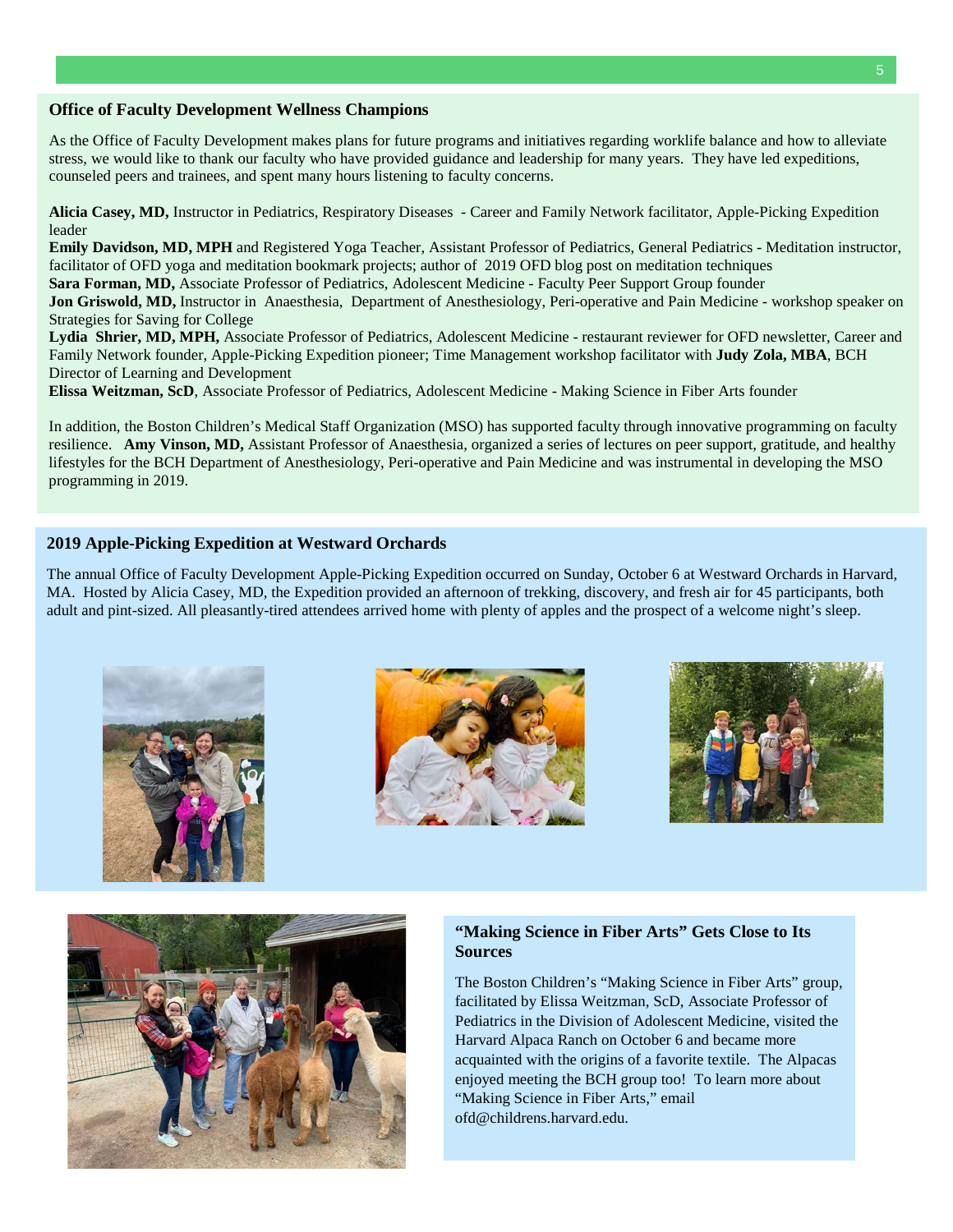#### **Terry Buchmiller, MD, Receives 2019 Robert P. Masland, Jr., Teaching Award Submitted by the BCH Department of Medical Education**

*Dr. Robert P. Masland, Jr. was the Chief of Adolescent/Young Adult Medicine at Children's from 1967 to 1993 and was a leader in establishing the field of Adolescent Medicine, as well as teaching communication and professionalism. In addition, he trained generations of medical students, residents, and faculty members at BCH. The Robert P. Masland, Jr. Teaching Award recognizes a BCH faculty member who demonstrates passion in teaching medical students.*

Dr. Buchmiller, HMS Associate Professor of Surgery in the BCH Department of Surgery, regularly teaches students in Introduction to Clinical Anatomy and Surgery and Advanced Clinical Application of Anatomy, as well as during their clerkships in Surgery and Pediatrics. She has mentored a long list of students in various projects. Dr. Buchmiller has been a frequent recipient of the Department of General Surgery Student and Resident Teaching Awards. One of her HMS students said it best: "She goes out of her way to share her passion and enthusiasm for her work and to have students as involved as possible, from the OR, to clinic, to sitting in on research meetings, to demonstrating the behind the scenes coordination of teams during clinical scenarios." Clearly, Dr. Buchmiller exemplifies the ideals of the Robert P. Masland Teaching Award.



**Terry Buchmiller, MD**

## **DeWayne Pursley, MD, MPH, Receives HMS Exceptional Service Award**

Congratulations to DeWayne Pursley, MD, MPH, Associate Professor of Pediatrics at BIDMC who received the HMS Barbara J. McNeil Faculty Award for Exceptional Service; the award is a component of the annual HMS/HSDM Exceptional Institutional Service Awards. He has served on many BCH committees.



**DeWayne Pursley, MD, MPH**

### **Leadership in the Department of Orthopaedic Surgery**

The last quarter of 2019 brings new leadership to the Department of Orthopaedics. Mininder Kocher, MD, MPH, has been appointed Chief of Sports Medicine, succeeding Lyle Micheli, MD, who founded the division. Dr. Kocher specializes in pediatric sports injuries, focusing on pediatric hip arthritis, and received the Kappa Delta Award for clinical research from the American Academy of Orthopaedic Surgeons. Since 2005, he has served as the Division of Sports Medicine's Associate Chief.

Daniel J. Hedequist, MD, has been appointed the Chief of the Spine Surgery Division, succeeding John Emans, MD, who served as Chief since 2001. Dr. Hedequist specializes in using robotic technology in spinal deformity corrective surgery. Donald Bae, MD, is now the Clinical Chief of Orthopaedic Surgery; a specialist in pediatric hand surgery, Dr. Bae is lauded for his contributions in medical education and has led the International Pediatrics Orthopaedic Symposium.

In a joint August announcement to the Boston Children's community, CEO Sandra Fenwick, COO and President Kevin Churchwell, and Department of Orthopaedics Chief Peter Waters, acknowledged the work and talents of both new and former leaders: "Please join us in congratulating Drs. Kocher, Hedequist and Bae on these new roles. They are essential to the care we deliver to some of our most complex patients. Please also join us in thanking Drs. Micheli and Emans for the compassion, innovation and determination they have exemplified through their years of leadership." In 2019, John Emans, MD, HMS Professor of Orthopaedic Surgery, received the prestigious Campbell Award at the meeting of the International Congress of Early Onset Scoliosis.



**Mininder Kocher, MD, MPH Daniel Hedequist, MD**



**Donald Bae, MD**





**John Emans, MD**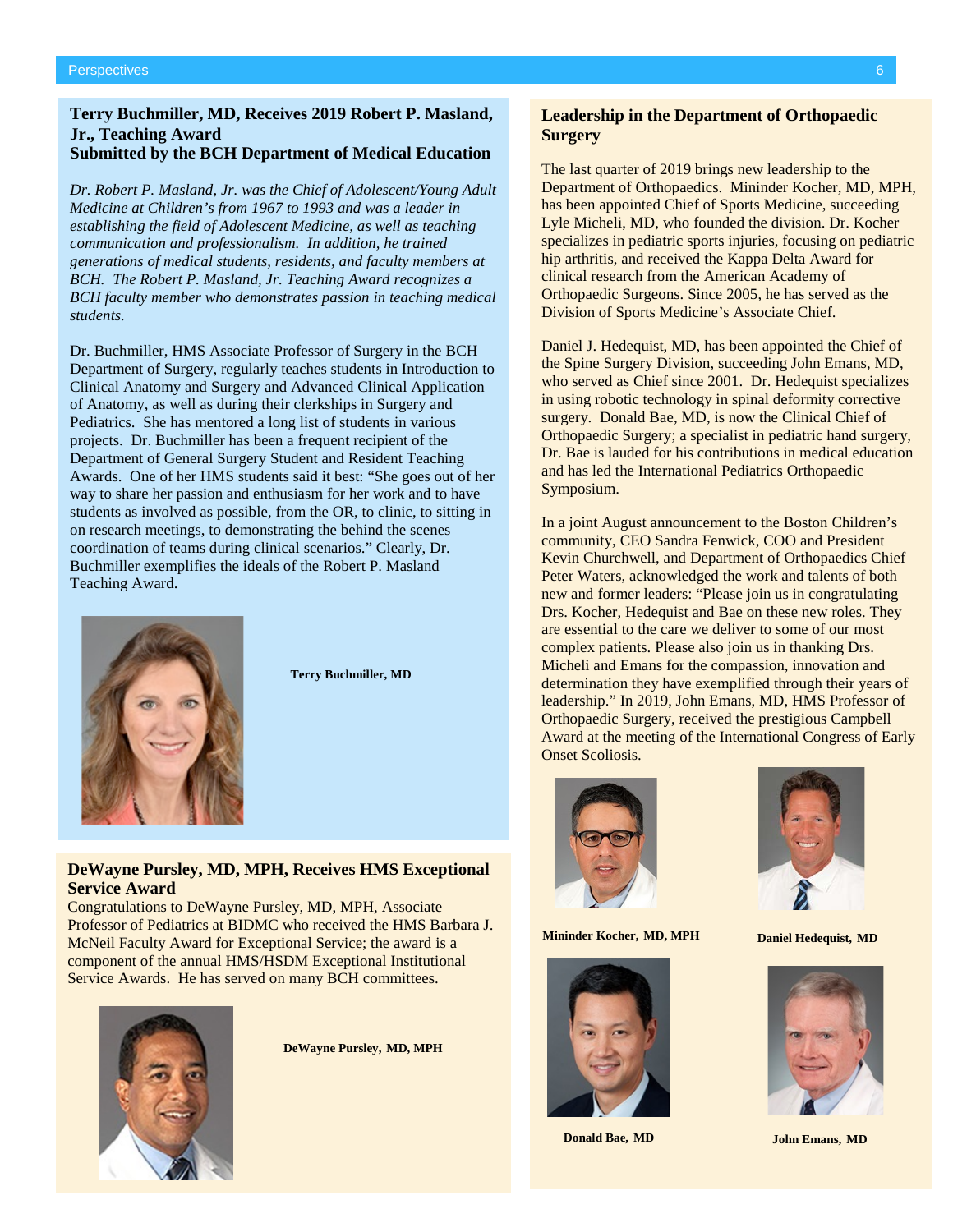#### **Additional BCH Office of Faculty Development 2019 Faculty Survey Responses**

#### **Methodology:**

Data collected 6/10/2019 - 6/26/2019 using SurveyMonkey; 36 items: 365 faculty responded: 63% female;

Instructor 26%; Assistant Prof. 43%; Associate Prof. 21%; Prof. 10%

Primary Role: Clinicians 62%; Researchers 30%; Educators 4%; Administrator 4%

#### **Mentoring**

63% have a mentor, career advisor or network; of those without a mentor, 37% want a mentor. 67% have mentees. Top 7 requests from faculty to improve their effectiveness as mentors:

| Time                        | 51% | <b>Support from Chief</b>                           | 32% |
|-----------------------------|-----|-----------------------------------------------------|-----|
| <b>Academic Recognition</b> | 50% | Formal mentoring programs/assignments               | 26% |
| Formal mentoring education  | 49% | <b>Cultural Awareness/Unconscious Bias Training</b> | 17% |
| <b>Staff Support</b>        | 33% |                                                     |     |

**Career Conferences** 

82% of respondents have had a career conference in the past 2 years; 57% found it helpful, 34% somewhat helpful;

61% felt it addressed their performance and productivity and their career goals

Comments: More content requested on promotion, setting goals, leadership opportunities, identifying resources

Faculty would like Chairs to express appreciation for contributions and acknowledge work-life balance

#### **Promotion**

47% of respondents felt they understood HMS promotion criteria, 46% felt they somewhat understood criteria

#### **Medical Education**

29% had attended (in-person or Zoom) events hosted by the Department of Medical Education (DME) or the BCH Academy for Teaching and Educational Innovation and Scholarship

#### **Wellness/Culture**

38% of respondents indicated that their division/department had activities focused on wellness or prevention of burnout, 26% unsure. Top 4 choices for supporting a healthier culture of "wellness" for faculty (on a 5 point scale):

| <b>Fewer administrative tasks</b> | 4.43 | More IT (tech) support | 4.07 |
|-----------------------------------|------|------------------------|------|
| <b>Flexible work schedule</b>     | 4.36 | Peer support groups    | 3.66 |

#### **Work Environment**

Respondents work at home (70%) because:

| They want to be with family                    | 51% |     |                                     |
|------------------------------------------------|-----|-----|-------------------------------------|
| To avoid long commutes                         | 49% |     |                                     |
| To avoid noisy space                           | 29% |     |                                     |
| Respondents work on-site because of:           |     |     |                                     |
| <b>Availability to trainees</b>                |     | 66% | <b>Sharing Ideas</b>                |
| Ability to discuss clinical or research issues |     | 64% | Better access to computer resources |

**Additional comments for the Office of Faculty Development to help meet faculty needs**

Zoom, archiving urgently needed to accommodate faculty schedules and satellites

Noon time slot can be problematic for faculty

Difficult to be productive or feel valued in current physical work environment due to lack of office space and exam rooms, break/conference rooms also needed

"Would love more business type courses on leadership, business of medicine, how to manage up"

"The use of the patient portal has doubled my work"

"More appreciation for all the wonderful diverse things faculty are doing would go a long way"

"Meeting with Jean Emans 2-3 years ago was a tremendous experience. Maybe those meetings should be scheduled annually"

"Just want to thank you (OFD) for all of the excellent programs and networking opportunities through the years"

"Thank you for all the many ways OFD supports faculty at BCH!"



**The Office of Faculty Development wishes you a happy and idyllic** 

**holiday season!**

**S. Jean Emans, Faculty Director** 

**Maxine Milstein, Administrative Director**

**Jill Dobriner, Program Coordinator**